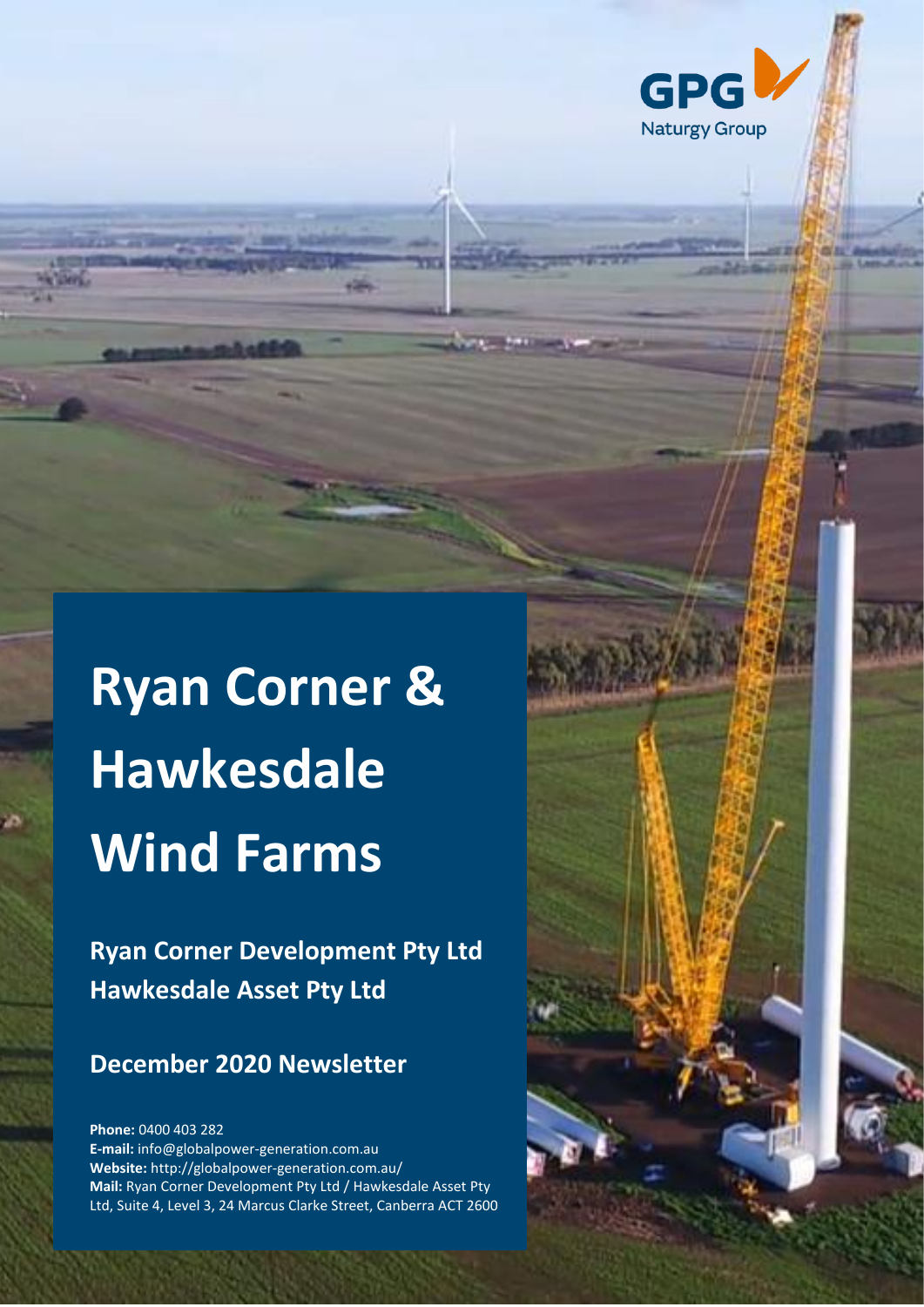# **Ryan Corner Wind Farm**

# Moving ahead with this project

Global Power Generation Australia (GPG Australia) has developed the **Ryan Corner Project**, which is an approved **52 turbine wind farm** located on an area covering about 3,388 hectares in Moyne Shire near Yambuk in South West Victoria.

The wind farm was approved in 2008 for 68 turbines, and later amended in 2017 for a blade tip height of 180m and a reduction in turbines to 56. Since then the company has further reduced the number of **turbines for construction to 52**.

GPG has recently signed a **Power Purchase Agreement (PPA)** with the **Australian retailer Snowy Hydro**. Ryan Corner is the fourth project developed by GPG in Australia and the first one under a Corporate PPA. The project will entail a **total investment of AUD \$359 million.**

### About the wind farm

- **Total installed capacity:** 218.4 MW
- **Technology:** V136 4.2MW Vestas wind turbines
- **Number of Wind Turbine Generators (WTGs):** 52
- **Turbines blade tip height:** 180 meters
- **Connection:** Victorian electricity grid via a 24km 132kV overhead transmission circuit from the wind farm to the existing 500kV Tarrone Terminal Station
- **Number of wind farm host landholders:** 11
- **Number of transmission line host landholders:** 10
- **Turbine contractor:** Vestas Australian Wind Technology
- **Civil and electrical contractor (Balance of Plant):** Decmil Group/RJE
- **Operations & Maintenance contractor:** Vestas Australian Wind Technology
- **Transmission Network Service Provider (TSNP):** AusNet Services
- **Energy off-taker:** Snowy Hydro (through a 15-year PPA for 75% energy)
- **Expected construction commencement:** Q1 2021
- **Expected operations commencement:** Q3 2022

### Project status

- **Wind farm planning permit:** An extension has been recently granted to complete construction of the wind farm by August 2023
- **Development plans associated to the planning permit:** Under review and to update some of them following the recent approval of the Planning Permit Extension
- **Connection application & agreements:** On-Going
- **Main contractors' agreements:** Contracts signed with Vestas (turbines supply and install), Decmil/RJE (Civil and Electrical Balance of Plant respectively) and AusNet Services (Grid Connection Infrastructure).

# Activities on site

- **Earth resistivity testing:** Completed
- **Geotechnical studies:** Expected before the Christmas break

#### **Ryan Corner Development Pty Ltd / Hawkesdale Assets Pty Ltd**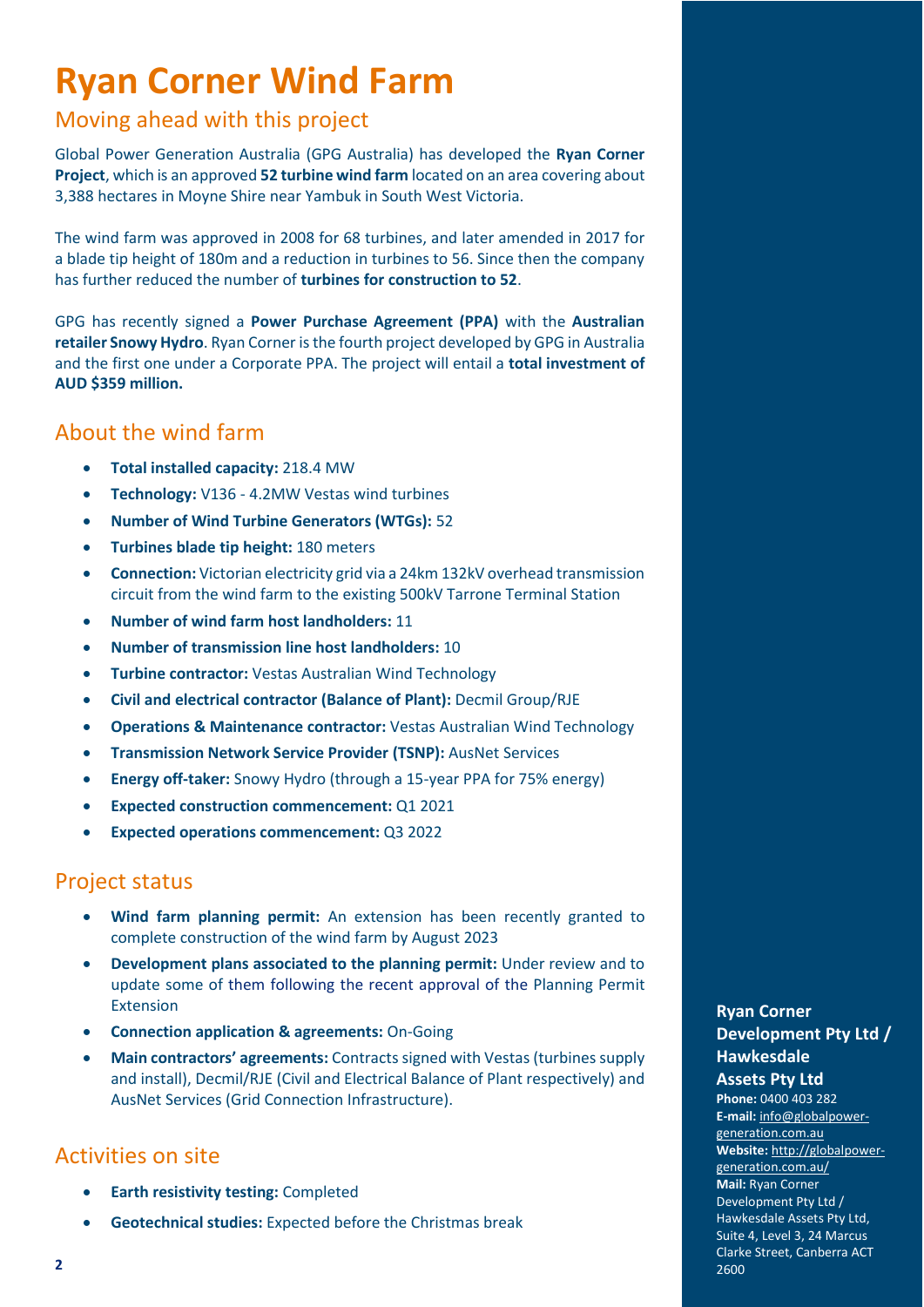# Location

The map below shows the wind farm boundary, infrastructure, and turbine locations:



Access to the site will be from the Port Fairy-Hamilton Road and Youls Road during construction.

A detailed **Traffic Management Plan (TMP)** is currently being prepared in consultation with Moyne Shire Council and VicRoads. The plan will include a requirement for specific road and intersection upgrades to accommodate the interaction between local and construction traffic. The TMP will also include an agreed road maintenance and repair process to be undertaken by the permit holder during construction of the wind farm.

# Further info about the project

Additional info about the Project is available on GPG Australia website:

• **http://globalpower-generation.com.au/**

Home > Projects > VIC > Ryan Corner wind farm

A website specifically designed for the Project will be developed soon.

#### **Ryan Corner Ryan Corner Development Pty Ltd / Development Pty Ltd/ Hawkesdale Hawkesdale Assets Pty Ltd Pty Ltd**

**Phone:** 0400 403 282 Phone: 0400 403 282<br>**E-mail**: **info@globalpower**[generation.com.au](mailto:info@globalpower-generation.com.au) generation.com.au **Website:** [http://globalpower-](http://globalpower-generation.com.au/)**Website:** http://globalpower[generation.com.au/](http://globalpower-generation.com.au/) generation.com.au/ **Mail:** Ryan Corner **Mail:** Ryan Corner Development Pty Ltd / Development Pty Ltd/ Hawkesdale Assets Pty Ltd, Hawkesdale Assets Pty Ltd,<br>Suite 4, Level 3, 24 Marcus Clarke Street, Canberra ACT Street, Canberra ACT 2600 2600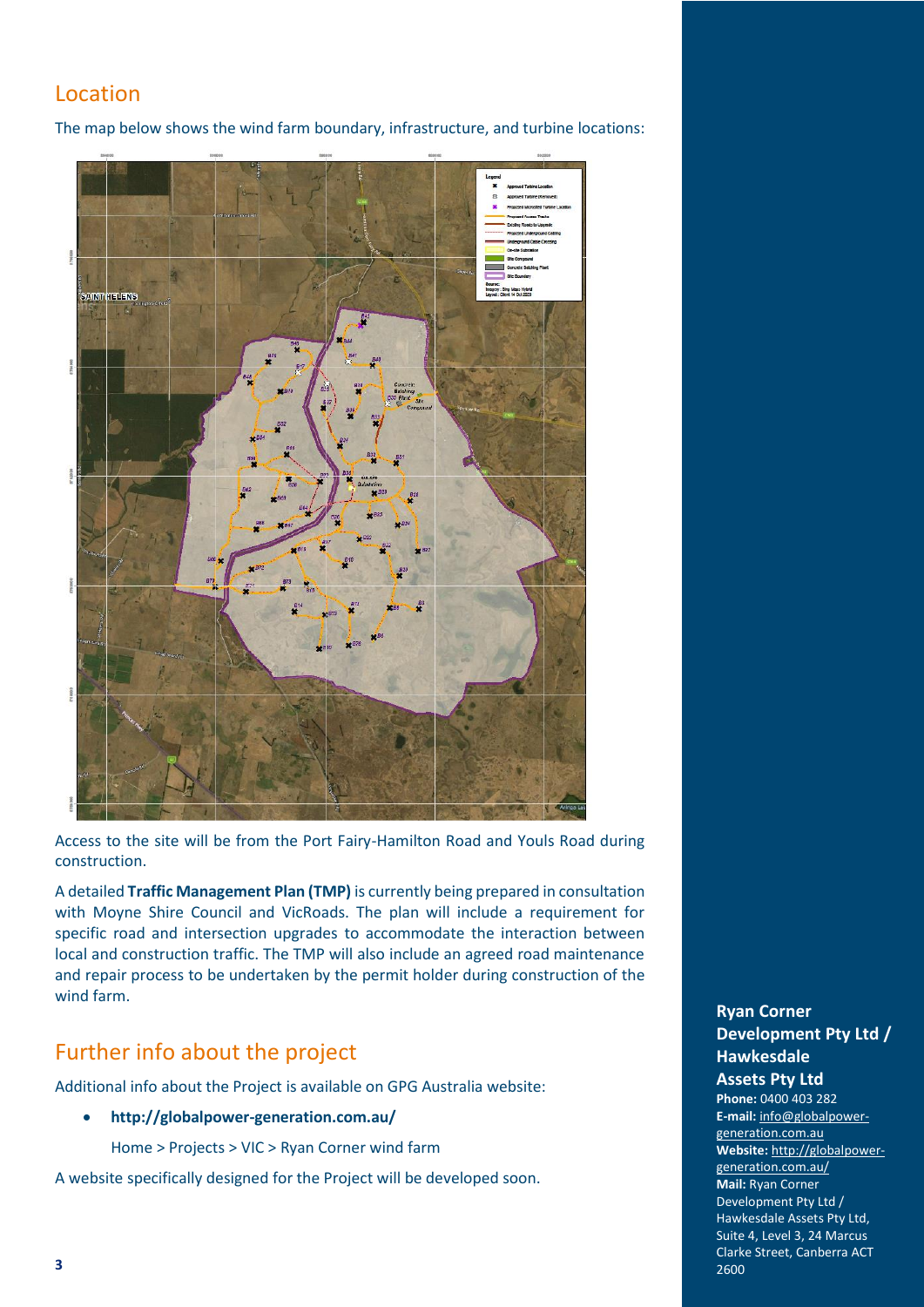# **Hawkesdale Wind Farm**

# Moving ahead with this project

In addition to Ryan Corner Project, GPG Australia has also developed the **Hawkesdale Project**, which is an approved **23 turbine wind farm** located on an area covering about 2,280 hectares in Moyne Shire near the township of Hawkesdale in South West Victoria.

The wind farm was approved in 2008 for 31 turbines, and later amended in 2017 for a blade tip height of 180m and a reduction in turbines to 26. Since then the company has further reduced the number of turbines for **construction to 23**.

GPG has recently signed a **Power Purchase Agreement (PPA)** with a Multinational Client. Hawkesdale is the fifth project developed by GPG in Australia and the **second Corporate PPA**.

# About the wind farm

- **Total installed capacity:** 96.9 MW
- **Technology:** V136 4.2MW Vestas wind turbines
- **Number of Wind Turbine Generators (WTGs):** 23
- **Turbines blade tip height:** 180 meters
- **Connection:** Victorian electricity grid via a 16km 132kV overhead transmission circuit from the wind farm to the existing 500kV Tarrone Terminal Station
- **Number of wind farm host landholders:** 4
- **Number of transmission line host landholders:** 10
- **Turbine contractor:** Vestas Australian Wind Technology
- **Civil and electrical contractor (Balance of Plant):** BMD Group/CPP
- **Operations & Maintenance contractor:** Vestas Australian Wind Technology
- **Transmission Network Service Providers (TSNP):** AusNet Services
- **Energy off-taker:** Multinational Corporation, on a long-term basis
- **Expected construction commencement:** Q1 2021
- **Expected operations commencement:** Q3 2022

### Project status

- **Wind farm planning permit: An extension has been** recently granted by the Minister for Planning to complete construction by August 2023
- **Development plans associated to the planning permit:** Under review and to update some of them, following the recent approval of the Planning Permit Extension
- **Connection application & agreements:** On-going
- **Main contractors' agreements:** Already signed with Vestas (turbines supply and install), BMD/CPP (Civil and Electrical Balance of Plant respectively) and AusNet Services (Grid Connection Infrastructure)

# Activities on site

- **Earth resistivity testing:** Expected before the Christmas break
- **Geotechnical studies:** Expected before the Christmas break

#### **Ryan Corner Ryan Corner Development Pty Ltd / Development Pty Ltd/ Hawkesdale Assets Pty Ltd Pty Ltd**

#### **Phone:** 0400 403 282 Phone: 0400 403 282<br>**E-mail**: **[info@globalpower](mailto:info@globalpower-generation.com.au)**[generation.com.au](mailto:info@globalpower-generation.com.au) generation.com.au **Website:** [http://globalpower-](http://globalpower-generation.com.au/)**Website:** http://globalpower[generation.com.au/](http://globalpower-generation.com.au/) generation.com.au/ **Mail:** Ryan Corner **Mail:** Ryan Corner Development Pty Ltd / Development Pty Ltd/ Hawkesdale Assets Pty Ltd, Assets Pty Ltd, Suite 4, Level 3, 24 Marcus Suite 4, Level 3, 24 Marcus Clarke Street, Canberra ACT 2600 2600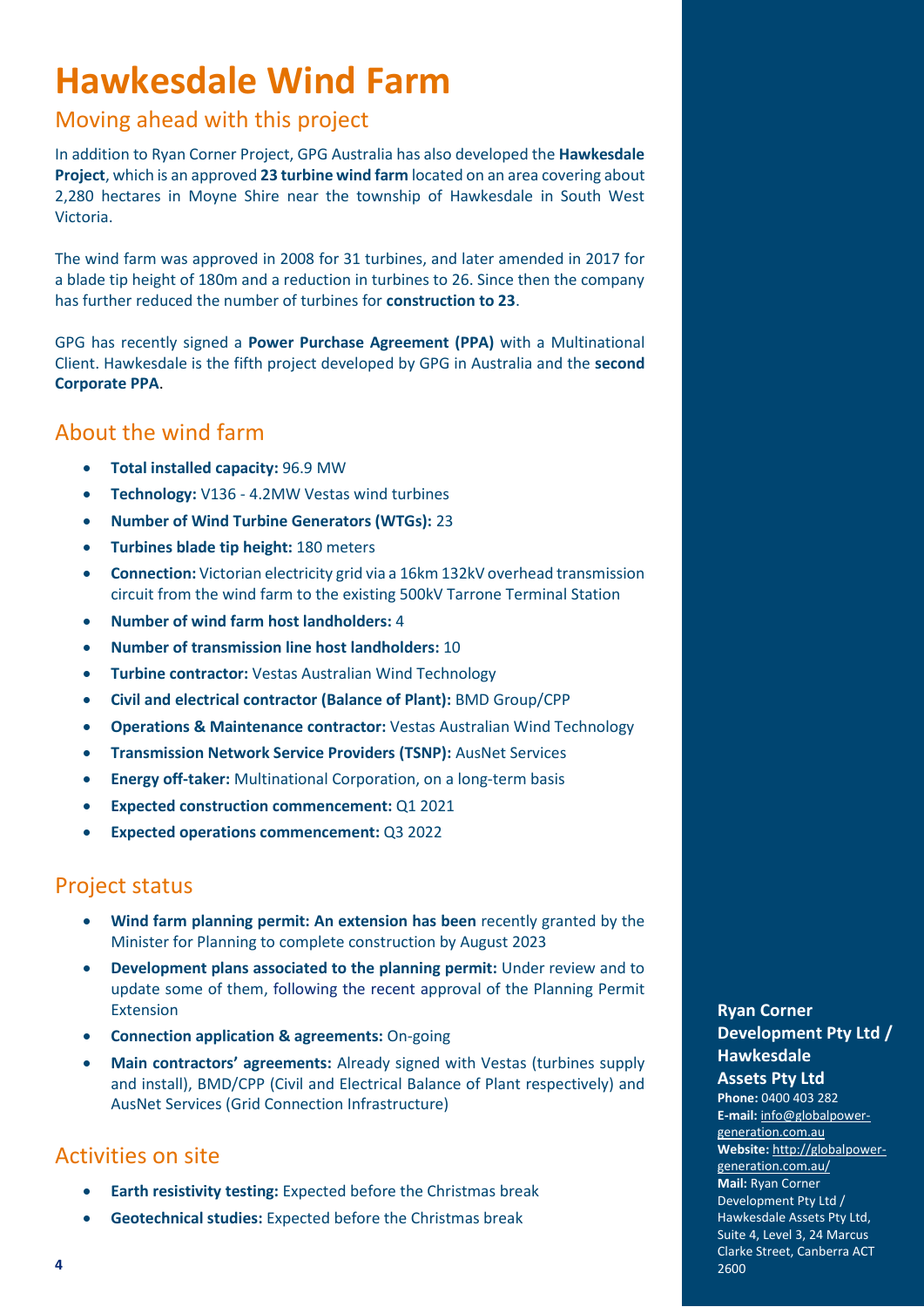# Location

This map below shows the wind farm perimeter, lands, and the turbine locations:



Access to the site will be via two entry points on the Woolsthorpe-Heywood Road.

As in the case of Ryan Corner Project, a detailed **Traffic Management Plan (TMP)** is also currently being prepared in consultation with Moyne Shire Council and VicRoads.

# Further info about the project

Additional info about the Project is available on GPG Australia website:

• **http://globalpower-generation.com.au/**

Home > Projects > VIC > Hawkesdale wind farm

A website specifically designed for the Project will be developed soon.

#### **Ryan Corner Development Pty Ltd / Hawkesdale Assets Pty Ltd**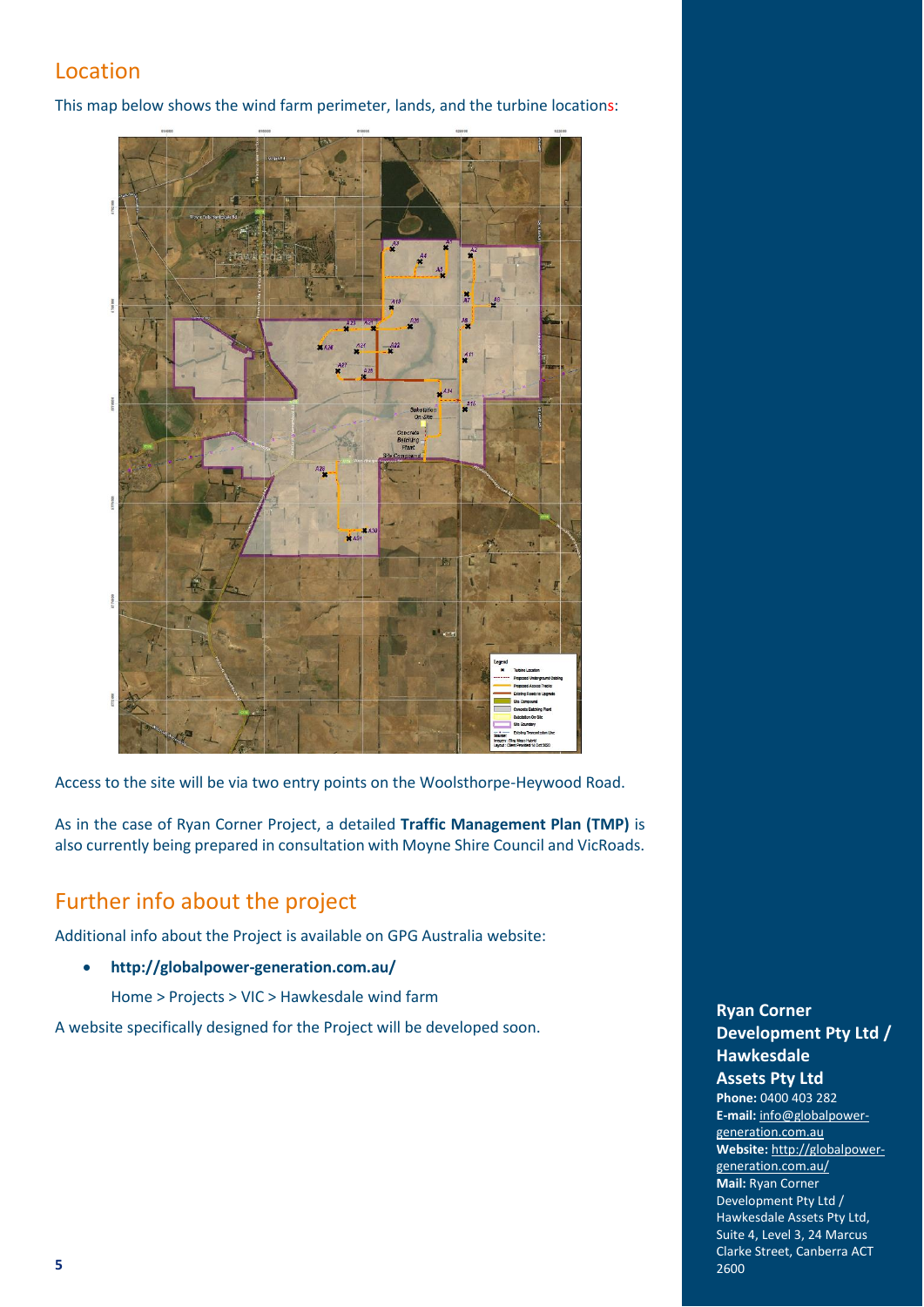# **Transmission line**

# Connecting both wind farms to the grid

Ryan Corner and Hawkesdale wind farms will be connected to the **high voltage transmission network** via **new 132kV, overhead transmission lines. A new 500/132kV switchyard will be built** adjacent to the existing **500kV Tarrone terminal station** and will include the necessary switchgear and a power transformer.

The **transmission line corridor** was included with the original Ryan Corner wind farm application, and easement agreements with host landholders were secured between 2012 and 2018.

GPG has partnered with AusNet Services to undertake preliminary activities, and ultimately to construct the transmission lines.

# About the transmission line

- **Transmission line length from Ryan Corner wind farm:** 24km to Tarrone terminal station. Its final 3km section is shared with the Hawkesdale wind farm transmission line as it approaches the terminal station
- **Transmission line length from Hawkesdale wind farm:** 16km to Tarrone terminal station
- **Easement corridor width:** 30m width (15m either side)
- **Power poles:** 
	- ✓ Advanced Australian technology
	- ✓ Galvanised steel (tubular)
	- $\checkmark$  Pole height typically ranges from 34-40m, depending on the terrain contours and length of each particular span (distance between poles), however, will not exceed 40m
	- $\checkmark$  Foundations for each pole would have a maximum footprint of 2.7m in diameter

The picture below shows the type of poles that will be installed:



#### **Ryan Corner Development Pty Ltd / Hawkesdale Assets Pty Ltd**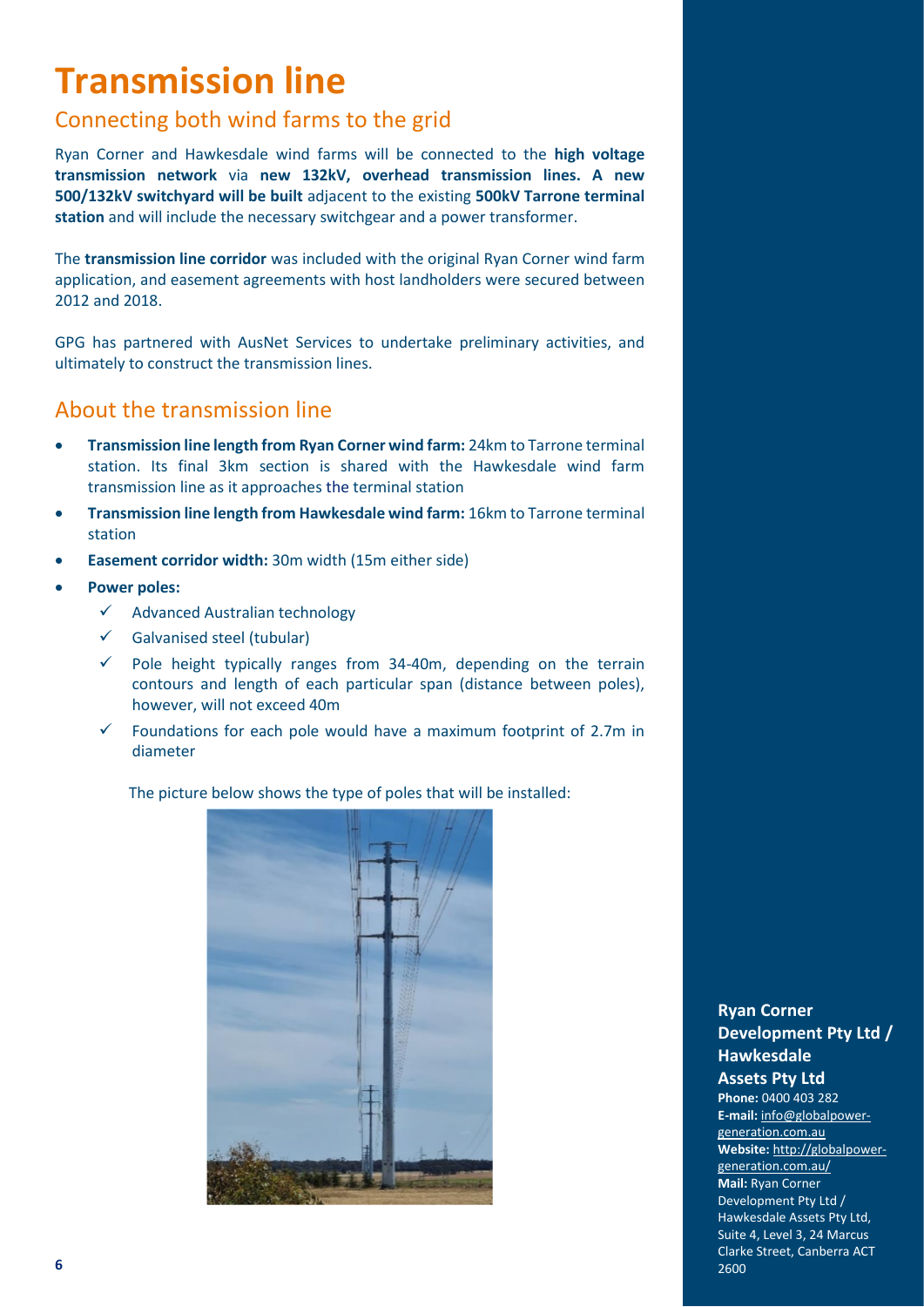# Transmission line status

- **Permitting:** no separate permit required for the transmission line as it is covered under the wind farm Planning Application. A separate Planning Application has been lodged with DELWP for the removal of Native Vegetation associated to the transmission line corridor
- **Associated Plans:** native vegetation surveys, traffic management and cultural heritage management plans being prepared
- **Agreements:** existing Deeds to Grant an Easement for the transmission line and easements registered on Title for the whole corridor

# Activities on site

- **Transmission line design:** AusNet Services is progressing the design to finalise the pole positions, minimise impacts on native vegetation and other features (road crossings, existing distribution lines, water bodies, etc.)
- **Easements surveys and geotechnical Studies:** over the coming weeks, AusNet Services will be conducting these to assist with the detailed design of poles foundations

# Location

The map below shows the transmission lines corridor in blue:



#### **Ryan Corner Development Pty Ltd / Hawkesdale**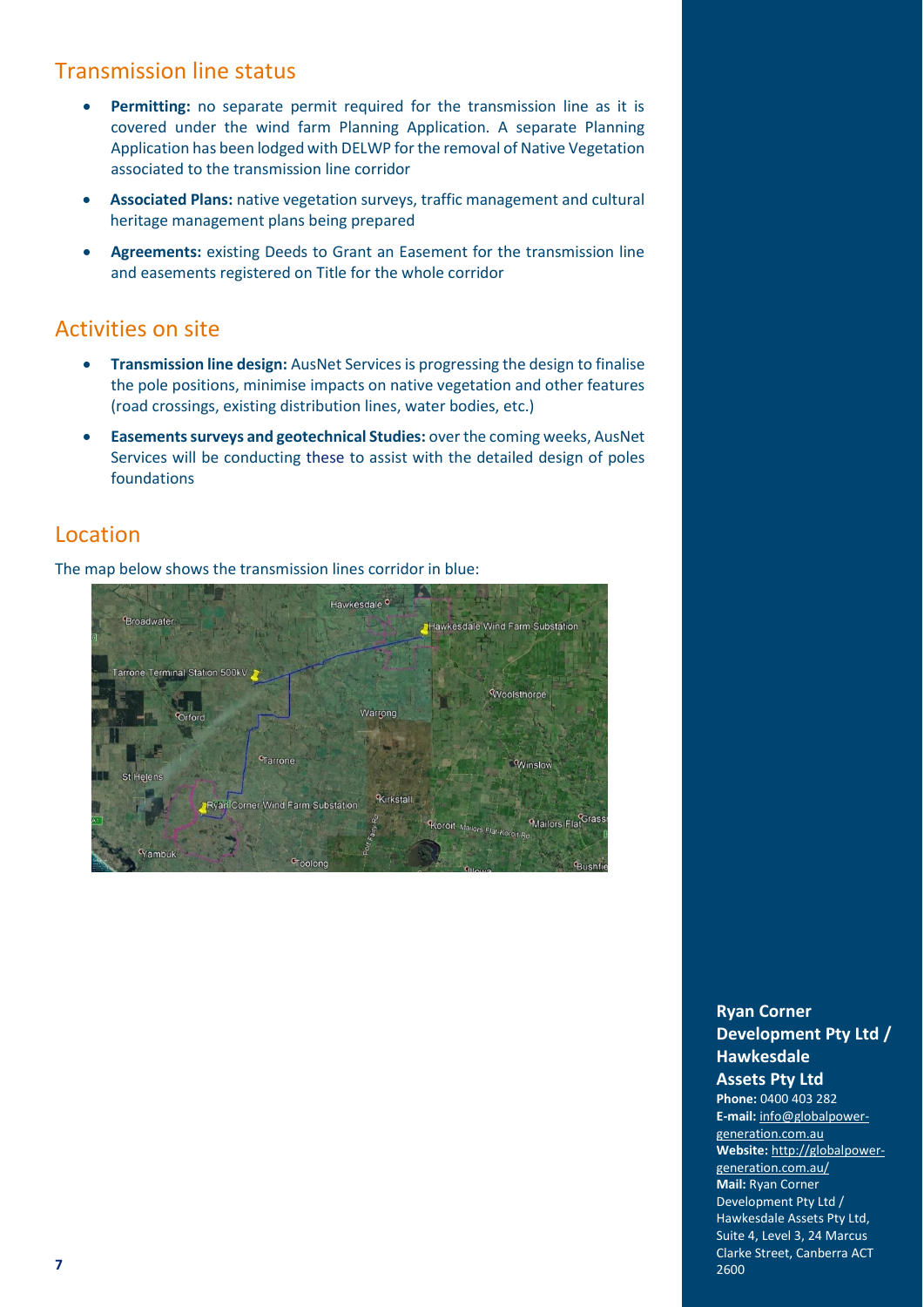# **Other relevant information**

Community engagement & benefits

#### • **Community Engagement Plans**

GPG is committed to **establishing a high level of engagement with the local communities** surrounding both wind farms and the transmission lines and providing benefits through the implementation of a **Community Engagement Plan (CEP)** for each Project. Further information about the main community engagement and benefit sharing initiatives will be provided in future Newsletters.

#### • **Position vacant**

GPG is currently looking for a **Community and Stakeholder Officer** to assist in the delivery of **community-based initiatives** throughout the construction and the operation periods. **This officer will provide project updates and will engage with the broader Community.** The person finally hired for this position will also represent the company in the Community Engagement Committees that Council is considering establishing for each project. This role will have a strong focus on delivering outcomes and customer service. The successful person will need to be a **confident communicator** and have a current driver's license and a car, as local travel will be required. The successful candidate will be employed on a contract basis for an initial two years and an office will be based in the Ryan Corner and Hawkesdale area. For further information please contact **Nathan Micallef on 0400 403 282** or submit your resume and cover letter outlining your relevant skills and experience to **[Nathan.micallef@globalpower-generation.com.au](mailto:Nathan.micallef@globalpower-generation.com.au)**

#### • **Community groups**

GPG is committed to engaging with the **local community and building strong relationships.** As part of this commitment, we would like to contribute and participate in the local community by engaging and informing local community groups. This will include providing construction updates, community project updates directly to your group. We would like to hear from any **local community groups** that are interested in having GPG attend a group meeting and **potentially collaborate into the future.** If your group is interested or if you would like further information, please contact **Nathan Micallef on 0400 403 282** or **[Nathan.micallef@globalpower](mailto:Nathan.micallef@globalpower-generation.com.au)[generation.com.au](mailto:Nathan.micallef@globalpower-generation.com.au)**

### Other benefits provided by the Projects

#### • **Contribution to the transition towards a sustainable energy supply**

The two Projects are set to provide clean energy to approximately **120,000** homes.

#### • **Employment opportunities**

The wind farms projects will support almost **500 jobs** during their construction. Additionally, more employment opportunities will be created during the operation period.

#### **Ryan Corner Development Pty Ltd / Hawkesdale Assets Pty Ltd**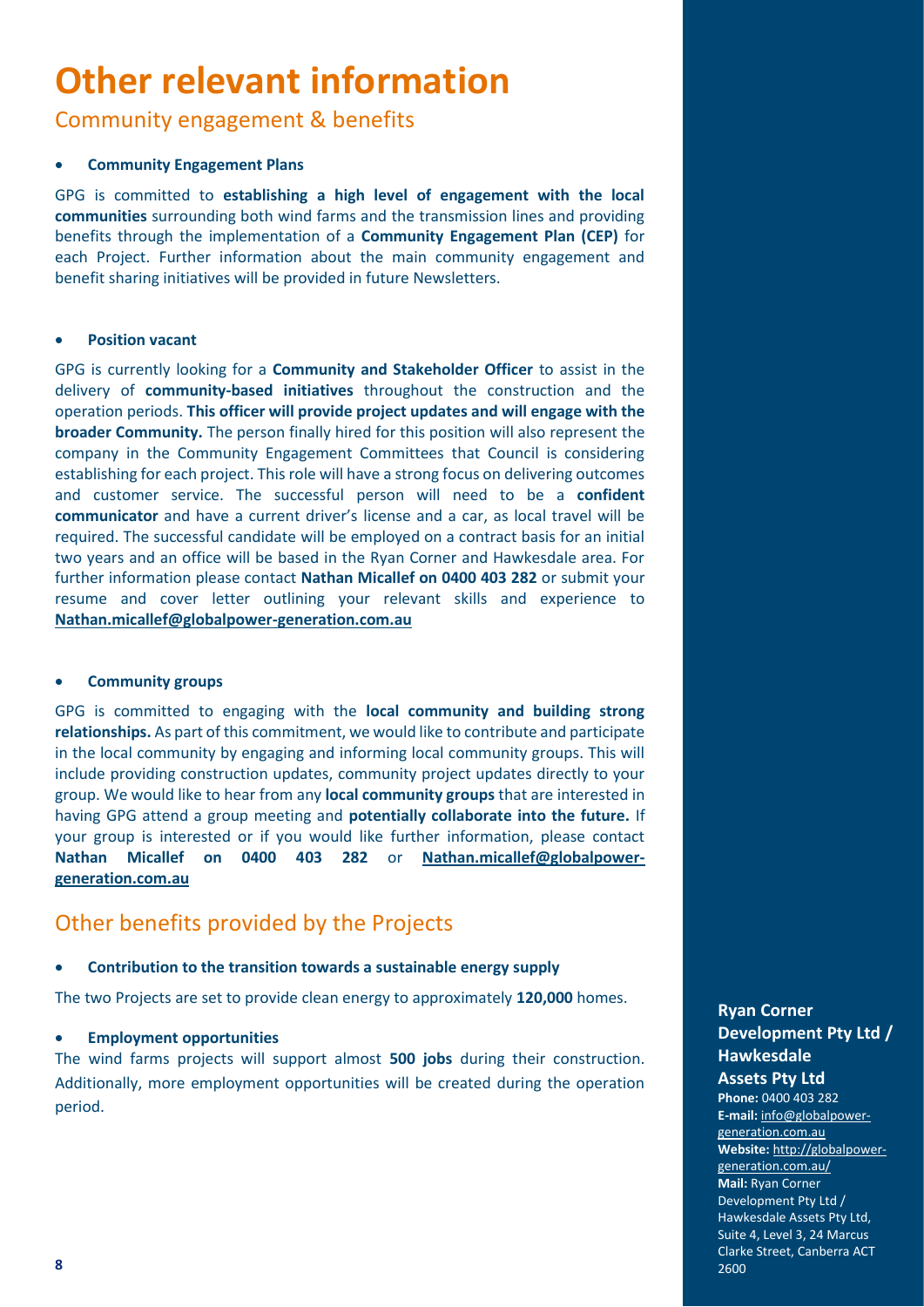# Environmental commitments

Based on the Planning Permit granted for both wind farms, a number of Development Plans will be implemented with the aim to reduce the potential environmental impacts from these Projects.

#### • **Off-Site Landscaping Program**

This program will be implemented to reduce the visual impact of the turbines from all dwellings within 4km of the nearest turbine. It must be submitted for its approval by the Minister for Planning before any turbine is commissioned.

Two options will be offered to potential applicants to:

- $\checkmark$  undertake landscaping on the landowner's land; or
- $\checkmark$  make a cash contribution in lieu (enough to cover the cost of the landowner establishing and maintain the landscaping for a period of at least 2 years).

#### • **Environmental Management Plan (EMP)**

Once approved by the Minister for Planning, this plan will be implemented before the construction starts. It includes several sub-plans such as:

- ✓ **Construction and Work Site Management Plan:** It relates to access and noise control, dust emissions, pollution management, water re-use, recycling, and disposal, etc.
- ✓ **Bushfire Prevention and Emergency Response Plan:** It is prepared in consultation with the Moyne Shire Council and the Country Fire Authority.
- ✓ **Archaeological Management Plan:** It ensures that before any buildings or works commence in association with the Projects, any cultural heritage findings, or artefacts (if any) will be appropriately protected.

#### • **Bats and Avifauna Management Plan**

This plan must be submitted to and approved by the Minister of Planning prior to the commissioning of the first turbine. It covers the detection, management and mitigation of any significant bird and bat potential collisions arising from the wind farms operation.

#### • **Native Vegetation Plan**

This plan must be submitted to and approved by the Minister of Planning before any native vegetation is removed. It involves the preparation of a Biodiversity Assessment Report which analyses and quantifies the native vegetation that may result impacted. This, with the purpose of reviewing the designs of the works and minimising as much as possible this impact.

#### • **Cultural Heritage Assessment**

In relation to the lands traversed by the transmission line, this assessment will be undertaken to ensure the protection of any valuable elements of Cultural Heritage in that area.

#### **Ryan Corner Development Pty Ltd / Hawkesdale Assets Pty Ltd**